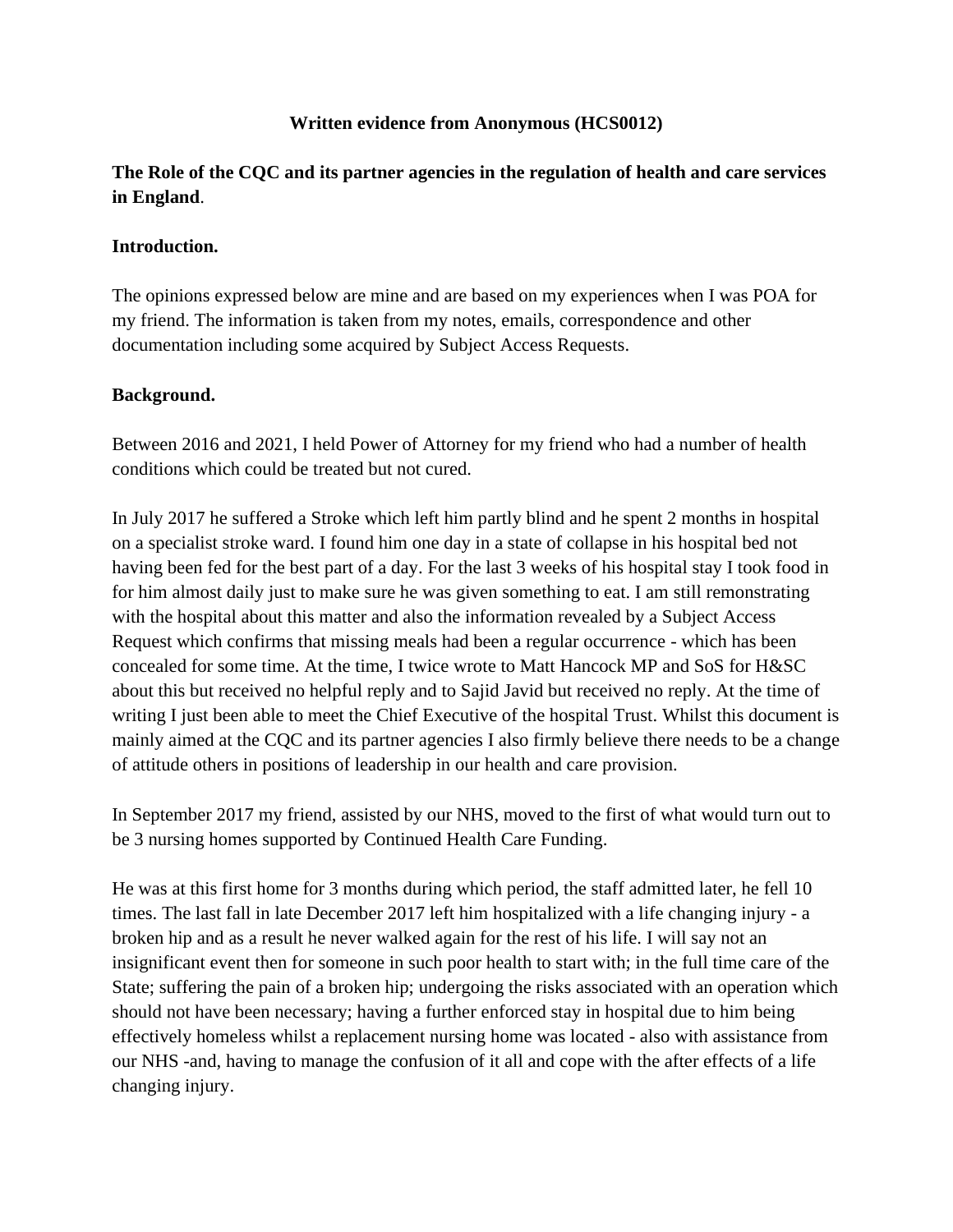This was reported by me to the CQC as a Safeguarding matter in early 2018 and I will return to this point later.

In the second nursing home, located in a different local authority, at the time and currently rated good overall. Due to his high risk of malnutrition, he was prescribed a food supplement which was not given by the nursing home staff for a period of 7 months - April to November 2018. I calculate he missed the equivalent of one meal a day every day over this period which corresponded with him being misdiagnosed with organ failure and being given possibly days to live in September 2018. In fact, he had a urine infection and there had been a delay in the delivery of anti biotics. All concealed by the nursing home including, incidentally, from the GP who conducted his examination. There were two Safeguarding matters raised with the local council and I will return to this later also.

There were other matters in this particular nursing home including but not limited to intermittently failing to administer medication properly; colluding with the mental health team staff to withdraw him from the waiting list for an assessment without consulting him or me (finally conducted months later after a formal complaint); one instance of dog excrement on the dining room floor; allowing a continued health assessment to take place without him or me being present resulting in the recording of inaccurate information into his records (the assessment was repeated after a formal complaint) reviewing a DNACPR without consulting him or me (removed after discovery) .

I looked for other accommodation for my friend and was on the point of finalizing the move when he fell ill again in early 2020. Notwithstanding 3 phone calls I made over that weekend when I was assured he was not so ill he needed a GP and specifically was not dehydrated, he was rushed to hospital on the Monday morning due to an untreated infection and acute dehydration. His Triage notes say he was taken straight to resuscitation and was in a coma at the time of admission. I spent the day with him at Casualty and the night on the floor of his room back at the nursing home.

I managed to secure the move to the 3rd Nursing home a few days later which cost him over £100 by private ambulance. The move was chaotic. No one told me he was moving that day I just happened to be visiting anyway. I located him on his own in the dining room slumped forward with his head on the table. The staff had "packed" his belongings by stuffing them randomly in black bin bags. His wheelchair stank of rotted fish due to something having been spilt on the seat and not properly cleaned, if at all.

I refused to make a Safeguarding complaint to the Local Council on the premise that earlier experiences proved it to be a waste of time and, due to the seriousness of the event I made a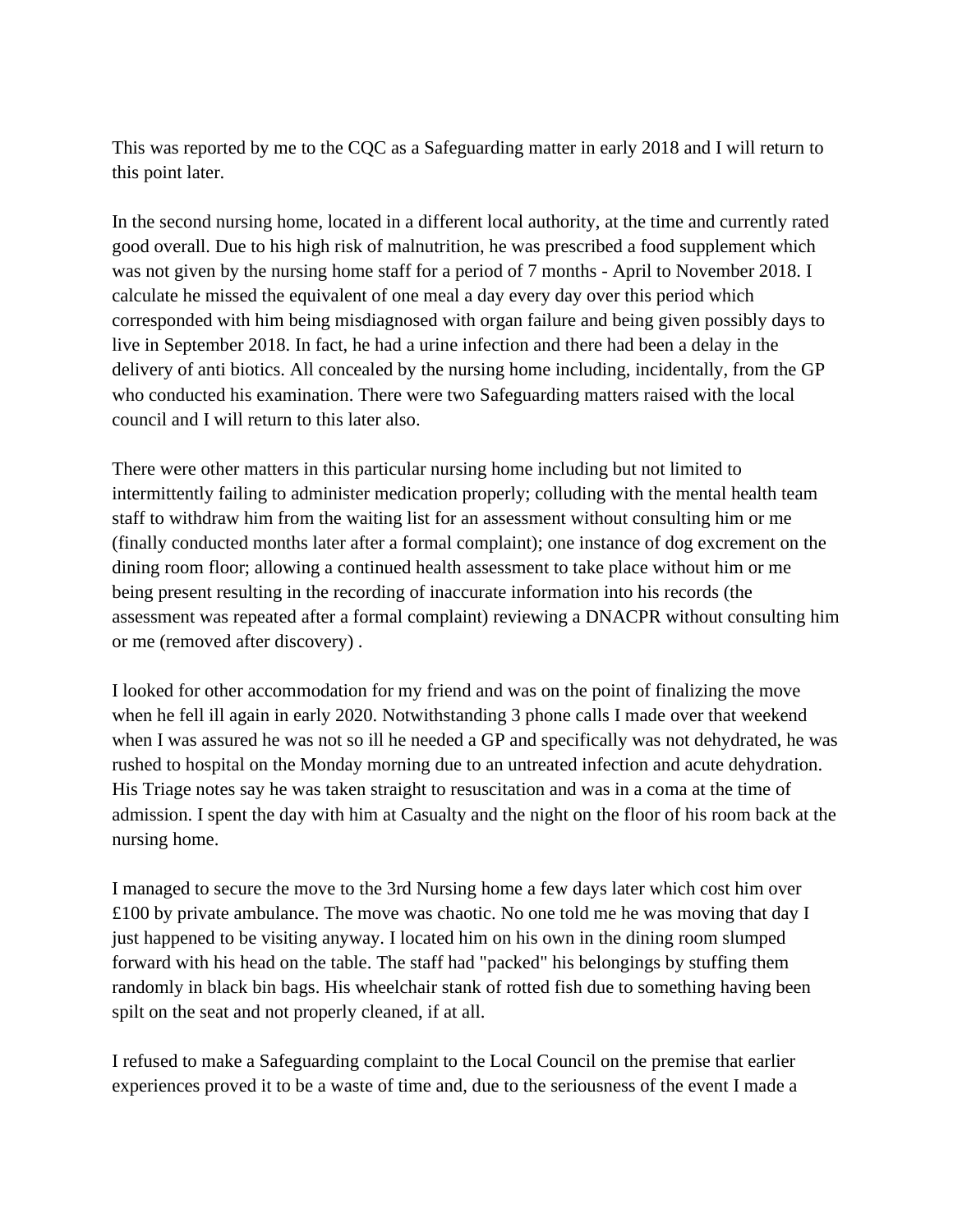complaint of neglect to the Police, who made their own Safeguarding referral. I am, and have been for some months challenging the Police on their conduct. My solicitor has reviewed their response to my complaint and confirmed they failed to pursue all reasonable lines of enquiry and, the Local Authorities' Safeguarding response is based on the bare minimum they could do.

It is against this background of abuse by neglect that I had to in effect abandon him to his fate in the third nursing home when lock down started in March 2020 and try and maintain contact mostly be 30 minutes Skype per week with some socially distanced garden visits over the Summer also limited to 30 minutes per week.

# **The role of the CQC and its partners in Adult Social Care.**

I have a letter from the CQC dated 27/2/2020 which says this:

*"We monitor, inspect and rate the quality of care of providers and tell them where they need to make improvements in their standards of care. If they don't meet the legal requirements, known as Fundamental Standards, we take action to make sure they improve"*

*"The CQC receives information all the time in respect of the services we regulate. Should we receive information which is deemed to be a safeguarding concern, then we will refer that concern to the relevant Local Authority. Where CQC is the first statutory agency to receive information of the kind, we call this a 'safeguarding alert'. We will make a safeguarding referral to the Local Authority as soon as possible and in any case with a 24 hour period."*

*" Should that information on its own, or in conjunction with other information we hold, cause us to have concern for the safety of people who use the service then our inspection methodology allows us to inspect a service at any time we choose. This may be by way of a focused/responsive inspection to look at a specific issue of safety or a full comprehensive inspection."*

So my interpretation of this that there is a professional relationship between the CQC and the relevant Local Authority. The latter conduct Safeguarding Investigations and report the results to the former which in turn uses the information to inform its future actions. According to the CQC's website there are a number of actions they may take including;-

*"Hold the care provider to account for their failings by:*

*issuing simple cautions*

*issuing fines*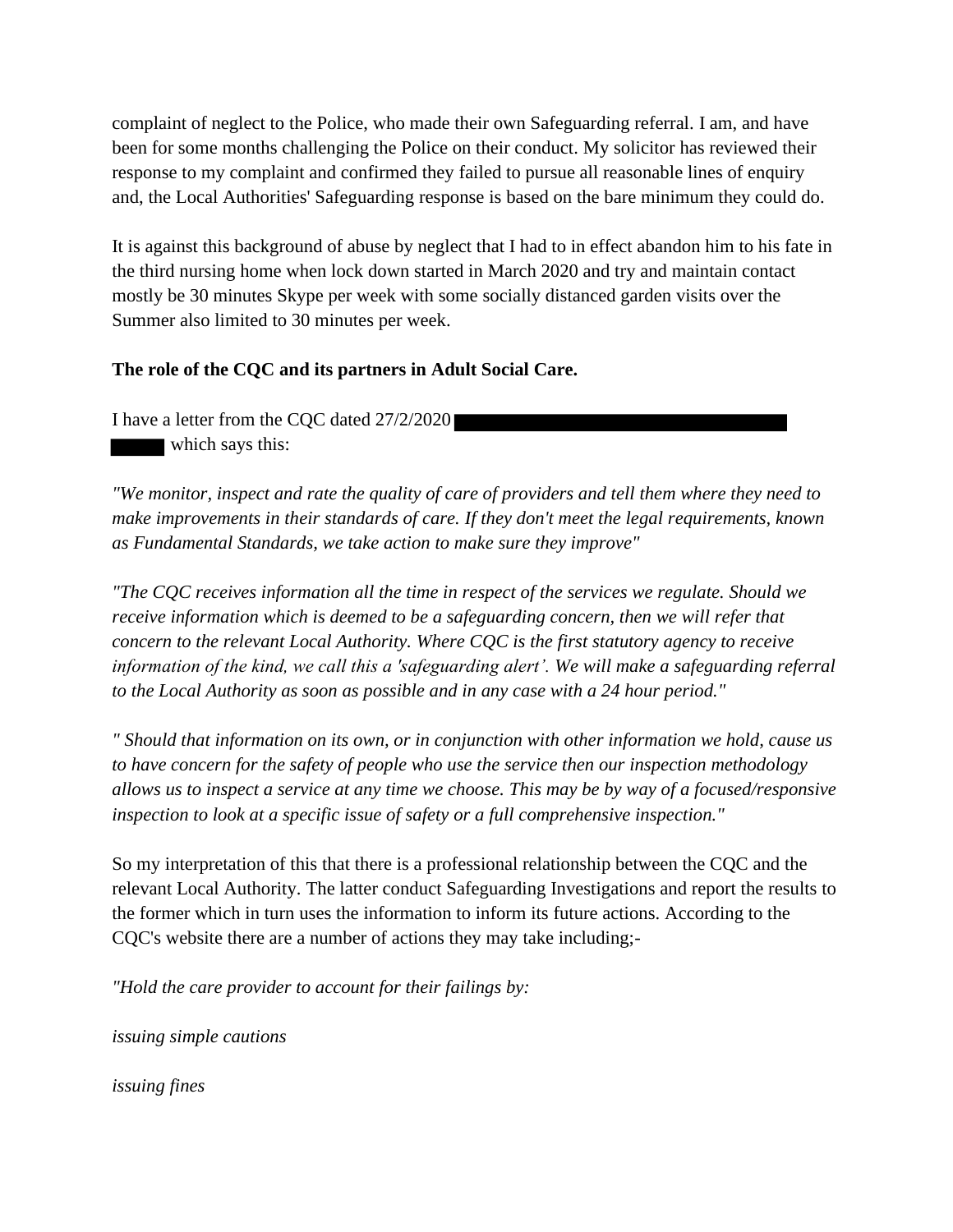## *prosecuting cases where people are harmed or placed in danger of harm."*

The CQC is then heavily reliant on the quality of the Safeguarding investigation conducted by the Local Authority and, if that investigation fails in any way the CQC will be ill informed, possibly to the extent that abuse or abuse by neglect is left unchallenged which of course has implications for the aggrieved and does nothing to protect others. It is in everyone's best interest then that there are service level agreements or similar in place between the CQC and its partners and, on the basis of responses I have had from the CQC to my letters of complaint on this matter there appear to be none. I ask why this is?

I will go so far as to say that if the CQC and its partners are not able, jointly and/or severally, to conduct Safeguarding investigations in a professional manner and come to an evidence led conclusion they are colluding with the abuse of some of the most at risk members of our society. And by way of illustration please look at this:-

The Safeguarding investigation into my friend's fall in December 2017 was conducted by a Social Worker visiting him when he was alone in hospital recovering from his operation. Deciding that he lacked capacity at the time, this particular attempt at an investigation was concluded by a telephone call to the manager of the nursing home (who had the potential to be a perpetrator of abuse) and written off as an accident. Pursing a complaint on the basis that this was heavily biased in favour of the nursing home, discriminatory, institutionally abusive, lacking diligence and negligent in itself. It took me 12 months of attrition with the Local Council and a trip to the ombudsman to get any attempt at an investigation started which incidentally when it was eventually officially signed off, revealed this to me and the CQC but as late as July 2019:-

*"Examination of the records... revealed that appropriate care plans and risk assessments were in place. Whether those plans and actions were being followed is disputable.... Staff were aware that Mr. (name redacted by me) could move unsupervised, at speed and without the aid of this frame and yet they were stretched to meet the needs of all residents."*

*"I have also spoken with a CQC inspection officer and made a retrospective report. I am advised that whilst an inspection took place in June 2018 published in August 2018 with the overall rating being good, the retrospective information will be considered and that if deemed necessary further investigation may be made."*

I will return to this later also.

The Safeguarding investigations into the delays in administration of antibiotics was again conducted by attempting to interview my friend alone and, having decided he lacked capacity at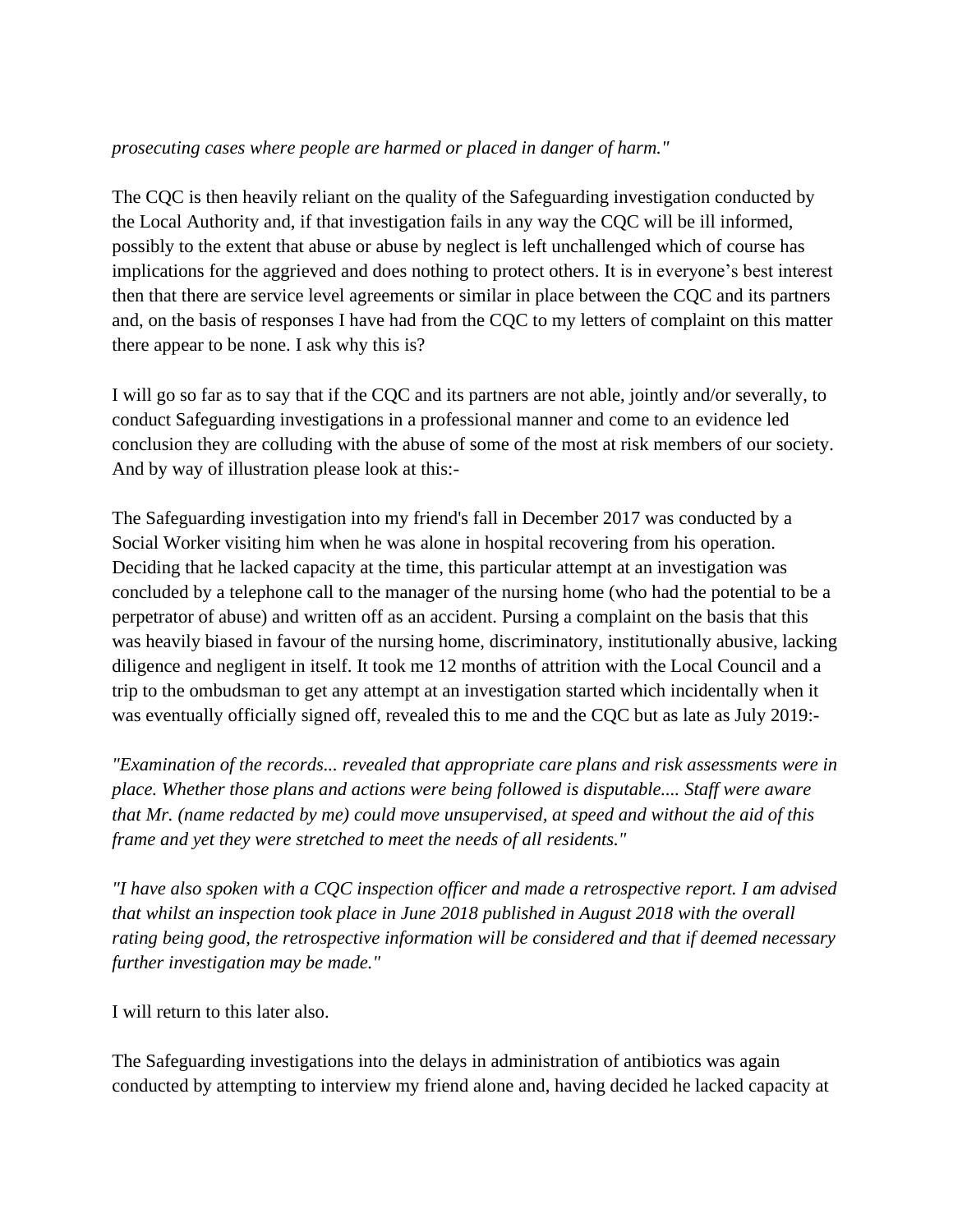the time, concluded without him being represented whilst simultaneously attempting to brush off the complaint about the food supplement without any investigation at all. When I obtained the reports there were references to a third party in them and, among other things, I had to question who the report was about. Again these had to be repeated. The conclusion into the investigation about the significant delay in providing the food supplement concludes:-

*"There was a significant delay in Mr. (name redacted by me) receiving supplement Food link which had been recommended to MR (name redacted by me) by the Dietician Service on: 12/4/2018.*

*Mr. (name redacted by me) did not receive the supplement Food link until: 21/11/2018.*

*The (name redacted by me) Nursing home manager explained staff experienced difficulties obtaining the supplement from Mr. (name redacted by me) GP surgery as GP surgeries do not automatically prescribe supplements recommended by the Dietician Service. The (name redacted by me) manager accepts that there was a significant delay.*

*The (name redacted by me) Nursing Home are now fully aware of the system that the GP practice use and that the (name redacted by me) are required to follow up any Dietitian recommendations with a letter to the GP practice to request the supplements are prescribed by the GP practice"*

So no investigation then as to why the nursing home staff ignored several written and verbal reminders from the dietitian (I have the paperwork), no investigation why the whole thing was concealed leaving me to find out by chance in January 2019 and, no investigation as to why it takes qualified nursing staff 7 months to work out they need to follow the instructions they had been given and send a letter to the GP. They did however report the matter to the CQC so what did they do?

Once again conduct by a partner of the CQC which was heavily biased in favour of the nursing home, discriminatory, institutionally abusive, lacking diligence and negligent in itself.

# **The CQC**

I am returning now to my complaint to the CQC made in January 2018 following my friend's fall and their own actions in response to my original complaint and the information they finally received from the Local Authority in March 2019.

Initially, I was informed by email that the CQC would look at my complaint of neglect following my friend's broken hip when they next did a routine inspection. Presumably then, the CQC is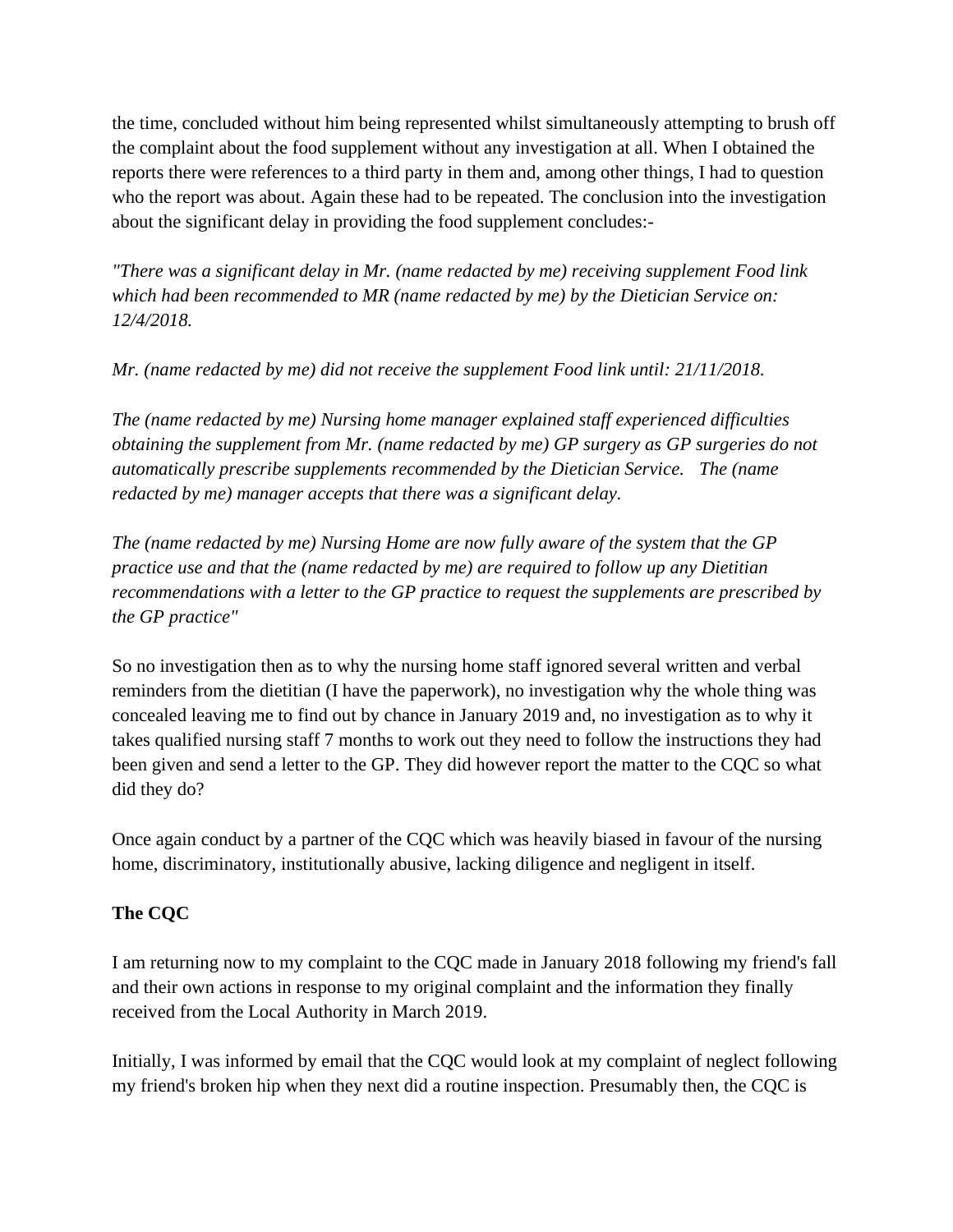happy to take the risk that other residents may fall in the meantime but I was not and pressed the matter. This resulted in the CQC ringing the manager or the nursing home and accepting assurances that it was an accident. I assume from this then, that the CQC are content to undertake focused inspections without conducting a visit or looking at any records but by having only a telephone conversation with a potential abuser. I was not and pressed the issue again and was told, the CQC would look if the situation met the criteria for a referral to the Local Council as a Safeguarding matter. According to the CQC quoted above this should happen within 24 hours but not in this case apparently.

I have looked at the CQC's recorded inspections of this particular nursing home since I reported the Safeguarding complaint in early January 2018 and there are two recorded which are significant as follows:-

On 19th June 2018, five months after the safeguarding alert no specific mention of any investigation into the alleged neglect related to the fall although the CQC were well aware of it and confirmed (on the 25/4/2019) that they had examined my friend's records at the time. Merely this:-

*"Where safeguarding concerns or incidents had occurred, these had been reported to the local authority and commissioners and we saw records of the actions that had been taken by the home to protect people"*

18th June 2019, 17 months after the safeguarding alert and, after the Local Council reported the failures they found there is this:-

*"We received concerns in relation to people not receiving their evening medications as prescribed, there not being sufficient staff for evening routines, people's falls risks not being managed and people's bedtime routines not being at times of their choice. As a result, we undertook a focused inspection to review the Key Questions of Safe and Well-led only.*

*"The overall rating for the service has remained the same. This is based on the findings at this inspection. We found no evidence during this inspection that people were at risk of harm from the concerns"* 

Really? Well this is at odds with the consequences for my friend and the findings of the Local Authority so how do the CQC explain this?

# **Conclusion**

The CQC and its partners have obligations under Human Rights Legislation and CQC's has its